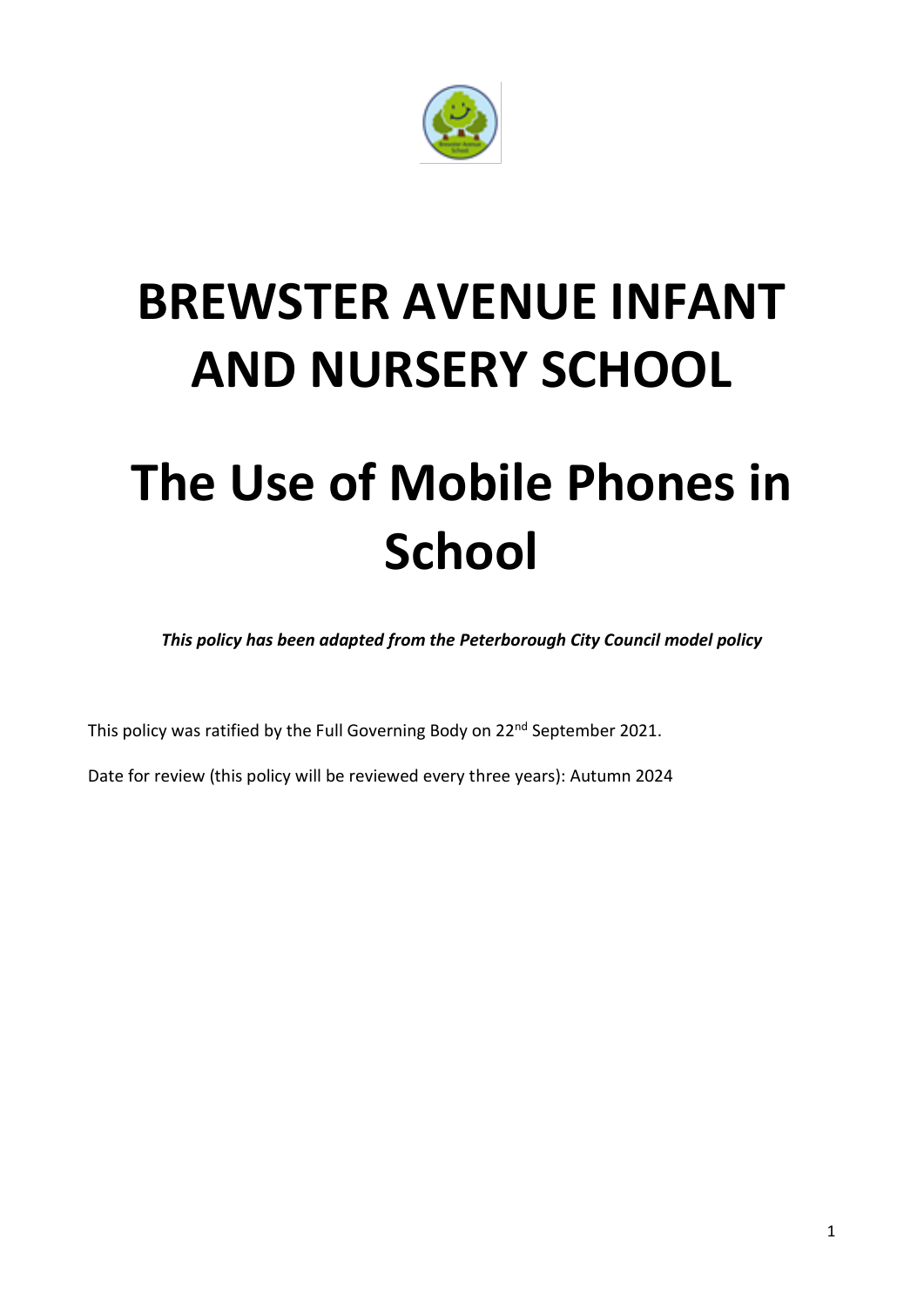While mobile phones and personal communication devices are commonplace in today's society, it is recognised that personal mobile phones have the potential to be used inappropriately.

Effective guidance is in place to avoid the use of mobile phones causing unnecessary disruptions and distractions within the workplace, and to ensure effective safeguarding practice is promoted to protect against potential misuse.

Most mobile phones now offer Internet and email access, alongside messaging, camera, video and sound recording. Mobile phones alongside other forms of technology are changing the way and speed in which we communicate. They can provide security and reassurance; however there also associated risks. Safeguarding of children within the school is paramount.

## **School staff:**

Staff may wish to have their personal mobile phones at work for use in case of emergencies, however there is a clear expectation that all personal use is limited to areas and times when there are no children present, or likely to be present.

- **•** The school expects staff to lead by example. Other than in agreed exceptional circumstances, mobile phones should be switched off or on silent and left in staff lockers or offices when children are in school. Staff may use mobile phones in the staff room and in offices during breaks.
- **•** Staff should not give their mobile phone number to pupils or parents.
- **•** Staff should not usually contact pupils or parents using their personal mobile phone in or out of school time. If a member of staff needs to make telephone contact, a school telephone should be used. This is unless teachers are working from home, or for specific events e.g. remote parents evening appointments during the coronavirus pandemic– in this instance, staff would need to precede any phone call with a blocking system so their phone number is not shared with parents/carers.
- **•** Staff should never send to, or accept from, colleagues or pupils, texts or images that could be viewed as inappropriate.
- **•** Staff are not permitted to take photos or videos of pupils on personal devices. If photos or videos are being taken as part of the school curriculum or for a professional capacity, the school equipment will be used for this. Staff should not allow themselves to be photographed by a pupil(s).
- **•** In circumstances such as outings and off-site visits, staff will agree with a member of SLT the appropriate use of personal mobile phones in the event of an emergency.

This guidance should be seen as a safeguard for members of staff and the school. Any breach of school policy may result in disciplinary action against that member of staff.

#### **Pupils:**

- **•** Infant and Nursery pupils should not bring mobile phones to school.
- **•** If it is deemed necessary for a pupil to bring a mobile phone to school, (e.g. in the case of older pupils because they travel to and from school independently), then the expectation is that the pupil hands their phone in to the class teacher, or the out of school club leader, for safe keeping for the duration of the day/ session.